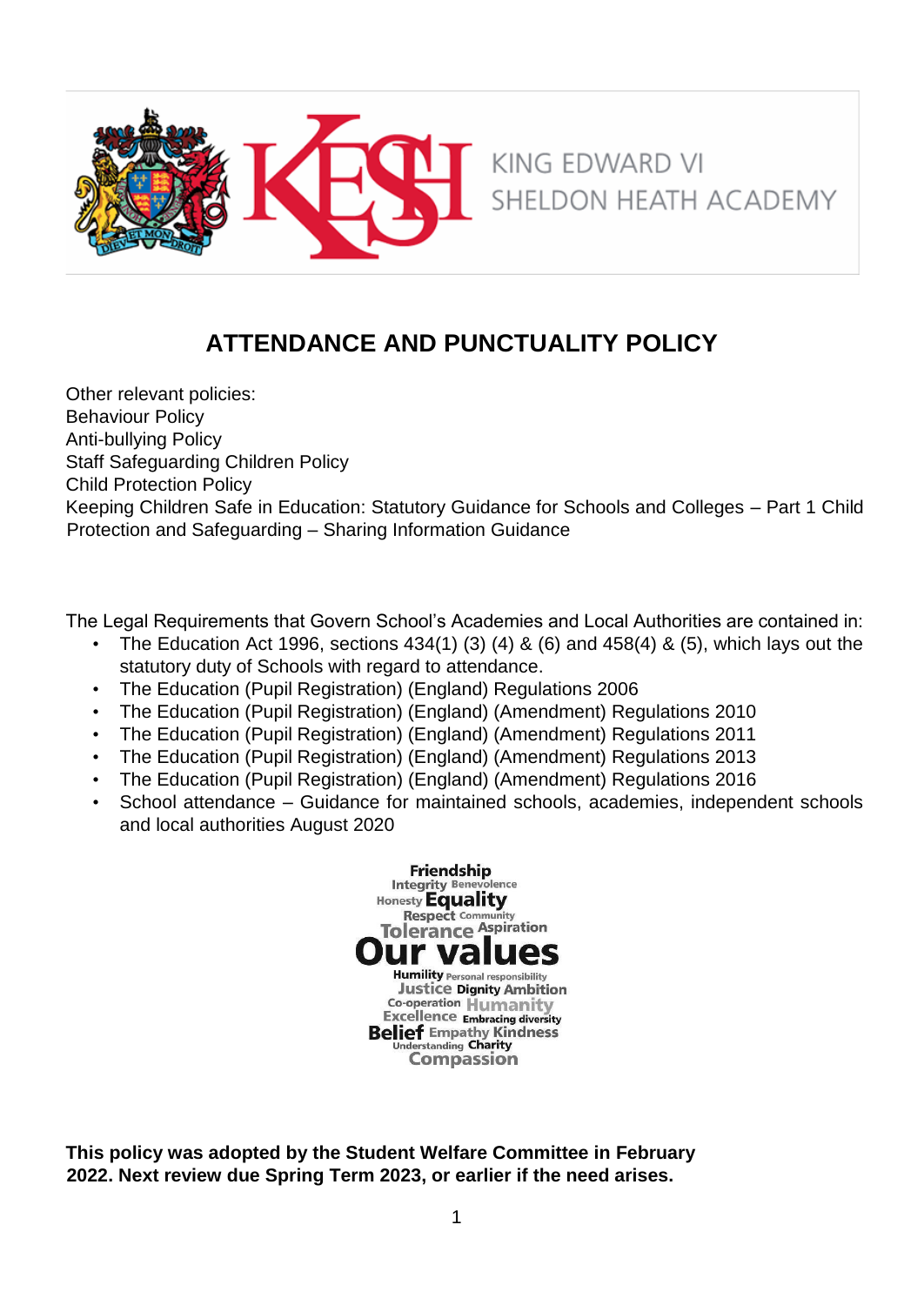## **1. Rationale**

King Edward VI Sheldon Heath Academy is committed to developing responsible, aspirational, independent, happy and well-rounded young people with the self-belief to reach their goals. Our work will be underpinned by our core values and driven by our unequivocal belief in equality and tolerance. We will secure this through inspirational and enthusiastic teaching, the provision of a broad, challenging curriculum and excellent support and care. We want to ensure our young people fulfil and exceed their potential, be proud of who they are, be committed to lifelong learning and leave well-equipped to navigate their way through the challenges of the 21st Century; positively contributing to society both economically and socially.

# **2. Objectives**

King Edward VI Sheldon Heath Academy:

- Seeks to ensure that all students receive a full-time education which maximises opportunities for each student to realise his/her true potential.
- Promotes a culture in which high levels of attendance and punctuality are the accepted norm.
- Raises student awareness of the importance of uninterrupted attendance and encourages them to take responsibility for their own attendance and punctuality.
- Strives to provide a welcoming, caring environment, whereby each member of the Academy community feels safe and secure.
- Works with students and their families to ensure each student attends the Academy regularly and punctually.
- Has an effective system of incentives and rewards which acknowledges the efforts of students to improve their attendance and timekeeping
- Effectively challenges the behaviour of those students and parents who give low priority to attendance and punctuality
- Has staff that consistently promote good attendance and work to reduce absence including persistent absence

To meet these objectives, the Academy will establish an effective and efficient system of communication with students, parents and appropriate agencies to provide mutual information, advice and support.

# **3. Aims**

Attendance and punctuality is a priority for all stakeholders including parents students, teachers, SLT and Academy Governors. This policy aims to:

- Encourage and assist all students to achieve 100% attendance and punctuality.
- Minimise unauthorised absence and incidences of lateness.
- Ensure the efficient operation of appropriate systems to enhance attendance and punctuality; work to eradicate persistent absence.
- Ensure a systematic approach to recording, tracking and reporting on the attendance and punctuality of each individual student.
- Implement effective strategies to support and challenge attendance and punctuality where students are identified as a cause for concern.
- Provide guidelines for students on the operation of the attendance and punctuality policy through the tutorial system.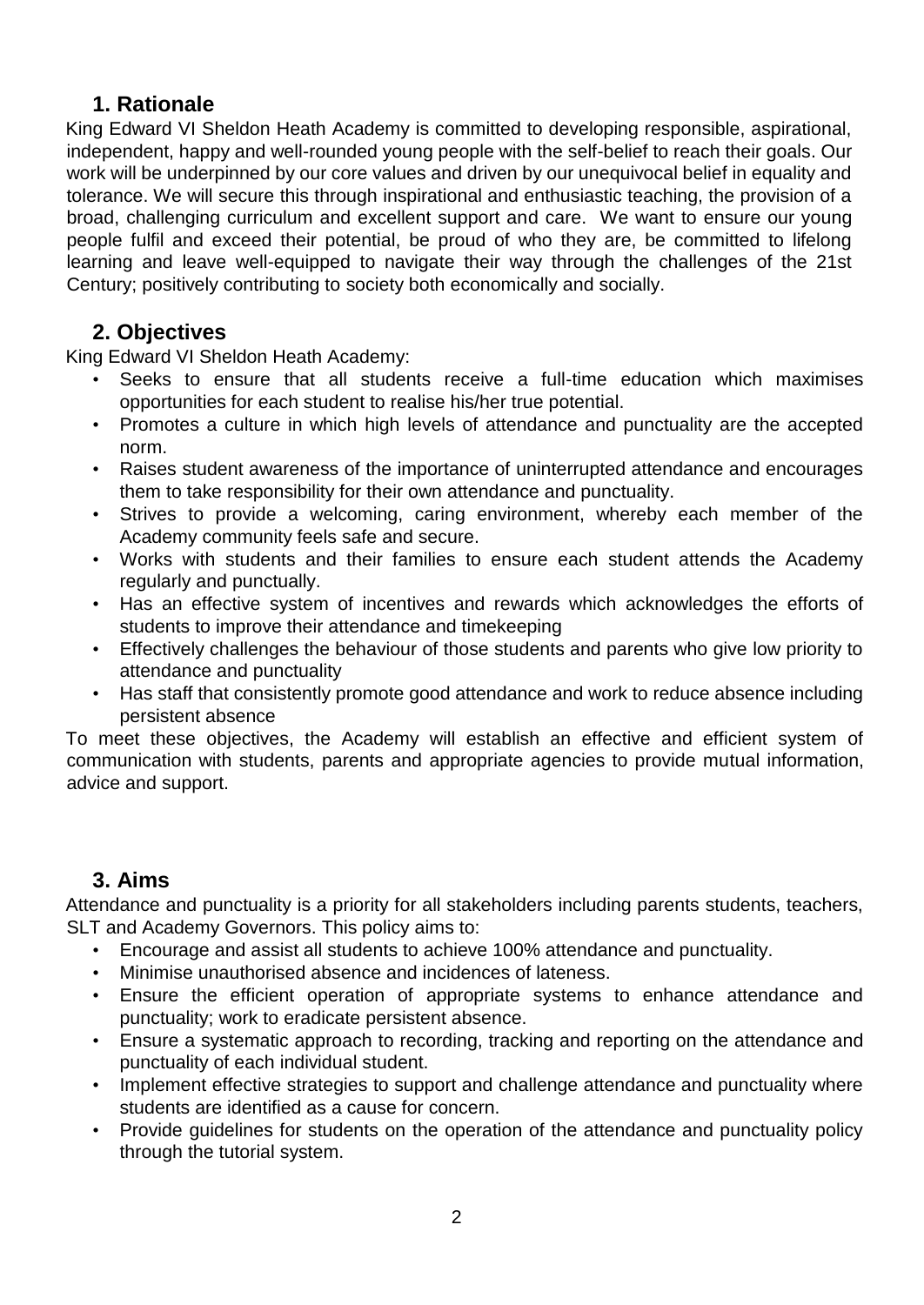- Ensure that parents/guardians are aware of their responsibilities under relevant acts and regulations and to seek their co-operation in their implementation.
- Ensure that the Local Authority and partnerships with external agencies such as Early Help Panel, School Nurse and Forward Thinking Birmingham effectively support the Academy's work to secure good attendance and punctuality.
- Ensure a positive and consistent communication between home and the Academy; providing advice and guidance where necessary.

# **4. Expectations**

The Academy's expectations in relation to attendance include:

- Students will aim for 100% attendance.
- Students will come to the Academy every day and attend all lessons.
- Students will arrive at least five minutes before the start of registration each day.
- Students will arrive promptly for all lessons.
- A student's family will telephone/contact the Academy on the first day of absence as soon as possible and not later than 9:15 am to provide a reason for this absence.
- All medical appointments will be booked outside school time.
- All holidays will be booked outside term time.
- All college interviews will be booked outside school time.

Poor attendance will lead to a student missing important work and this will affect a student's future grades in Academy and public examinations. Poor attendance will appear on a student's record and will affect references and future prospects.

## **5. Intervention**

The importance of attendance and punctuality is reinforced to students and their parents at every opportunity. Regular assemblies, sharing of attendance information and certificates, meetings with families, tutorials, all reinforce the Academy's expectations and the links between good attendance and student achievement.

Where monitoring suggests that a student's attendance and/or punctuality is below the standard expected the Academy employs a staged intervention to address this. Interventions include:

- Meetings with the student and/or family.
- Daily attendance and punctuality reports.
- Support to remove potential barriers (e.g. providing bus passes).
- Mentoring and support for the student.
- Use of Behaviour for learning sanctions.
- Home visits by the attendance manager.
- Attendance spotlight letters.

Where poor attendance patterns persist, legal sanctions are applied.

# **6. Specific Attendance Issues**

### **a) Children at Risk of Missing Education**

The Academy will inform the local authority of any student who is at risk of missing education within 5 Academy days where they:

• Have been taken out of Academy by their parents and are being educated outside the academy system e.g. home education (see below on home educated children);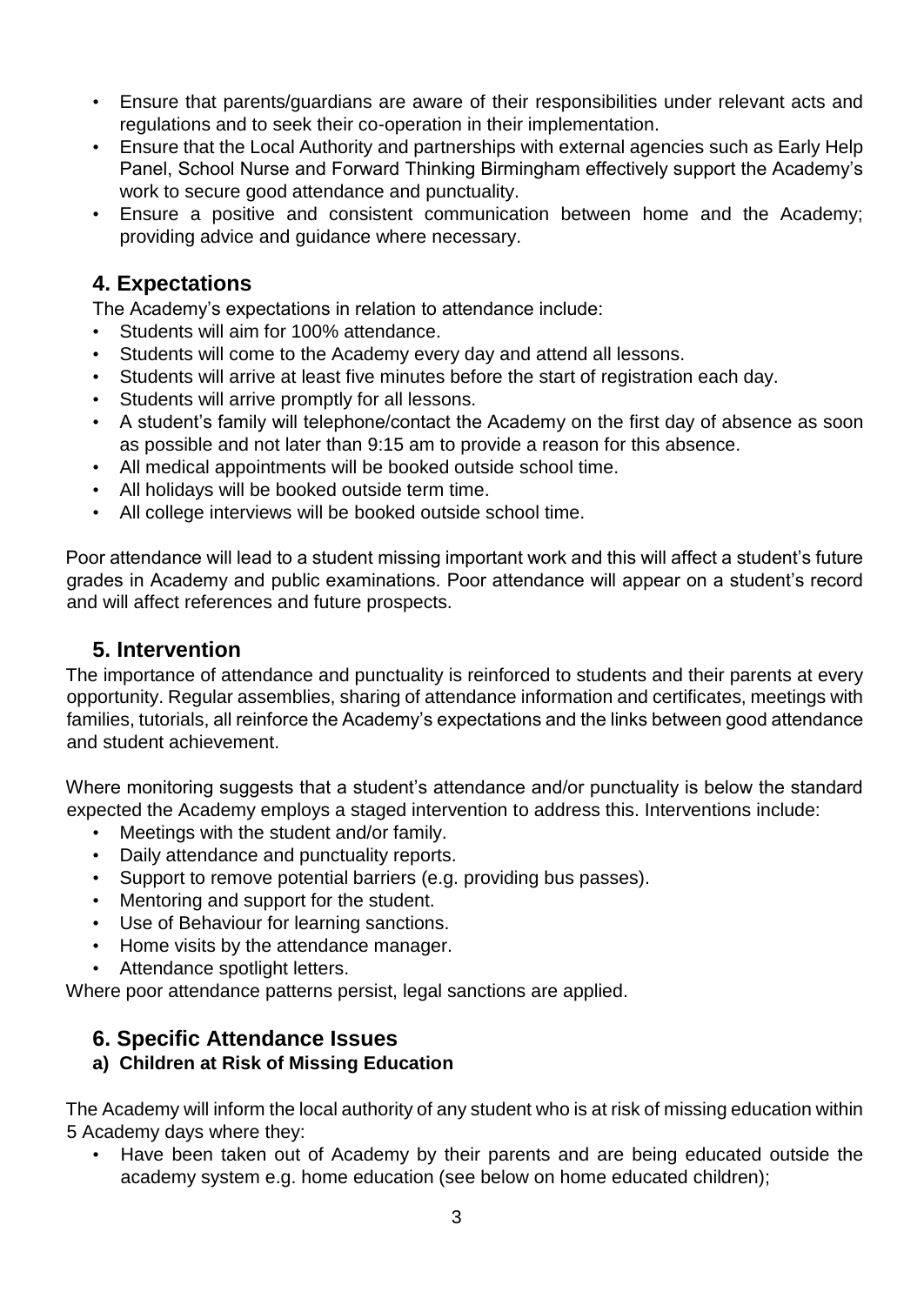- Have ceased to attend the Academy and no longer live within reasonable distance of the Academy;
- Have a medical condition certified by their doctor that the student is unlikely to be in a fit state of health to attend the Academy;
- Are in custody for a period of more than four months due to a final court order and the Academy does not reasonably believe they will be returning at the end of that period; or,
- Have been permanently excluded.

(Refer to the Child Protection and Staff Safeguarding Children policies)

#### **b) Home Educated Students**

On receipt of written notification to home educate, the Academy will first arrange to meet with the family to discuss the request. If the family are still keen to pursue elective home education the Academy will inform the student's local authority that the student is to be deleted from the admission register. The Academy will complete the appropriate form and forward to the Elective Home Education team at the Local Authority for screening.

#### **c) Holidays in Term Time**

The Academy is committed to maximising the potential of every student and good attendance and punctuality is essential to this aim. The Governing Body feel this will be achieved, with the support of parents/carers by ensuring that holidays are **not** taken in term time. Absence during term time for any reasons interrupts the continuity of teaching and learning and disrupts the educational progress of students'. (See Appendix 1 for special circumstances).

#### **d) Authorised Absence**

Only the Academy can authorise absence. The Academy will agree to authorise absence only in exceptional circumstances, for example serious illness (medical evidence may be requested) or compassionate grounds (family bereavement). Medical and dental appointments are not grounds for authorised absence; they should be arranged out of school hours whenever possible.

Inappropriate reasons for absence will not be authorised by the Academy. The Academy will exercise discretion when authorising absence and its decision on authorised absence is final.

### **e) Approved Educational Activities**

In exceptional circumstances and only when a student's attendance is above 98%, the Principal may agree for a student to participate in educational activities not organised by the Academy. Parents are required to seek permission in writing and should write to the Principal enclosing the official information relating to the educational activity. Absence will be recorded as an approved educational activity. Permission to participate will be at the discretion of the Principal; his decision on the matter is final.

## **7. Roles and Responsibilities**

### **a) Legal Responsibilities Relating to Academy Attendance**

Under Section 7 of the 1996 Education Act, parents are responsible in law for ensuring that their children of compulsory school age receive an efficient education suitable to their age, ability, aptitude and any special educational needs that they may have. Most parents fulfil this responsibility by registering their children at the Academy.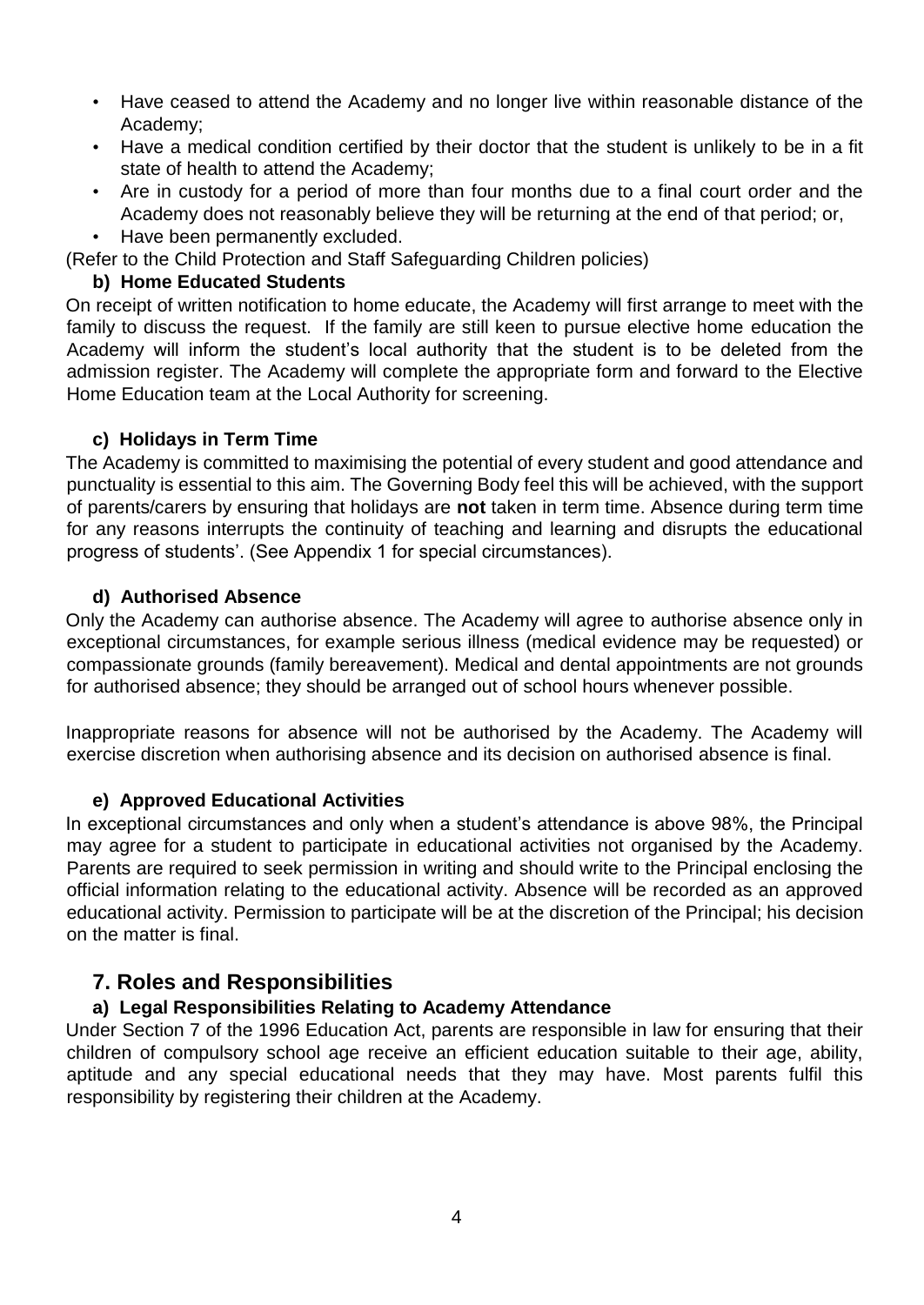## **b) Parental Responsibilities Relating to Academy Attendance**

Parents whose children are registered at the Academy are responsible for ensuring that their children attend and stay at the Academy. Parents must:

- Ensure the Academy has up to date contact details.
- Contact the Academy on first day of absence to provide a reason for non-attendance prior to 9:15am.
- Update the Academy daily of non-attendance if the absence is expected to continue.
- Ensure that their children arrive at Academy on time, appropriately dressed and ready to learn, (failure to do may result in an unauthorised absence mark).
- Instil in their children an appreciation of the importance of attending Academy regularly.
- Ensure that they are aware of the attendance policy of their children's Academy.
- Impress upon their children the need to observe the Academy's code of conduct.
- Take an active interest in their children's Academy career, praising and encouraging good work and behaviour and attending parents' evenings and other relevant meetings.
- Work in partnership with their children's Academy to resolve issues which may lead to nonattendance.
- Avoid arranging medical/dental appointments during Academy hours.
- Avoid absences and booking holidays in term time.
- Work with the Academy and any other agencies to resolve any difficulties which may affect regular attendance.

Parents may face fines and prosecution for failing to ensure their child's attendance and punctuality as stated above, for example by taking their child on holiday during term time.

## **c) Students' Responsibility**

King Edward VI Sheldon Heath Academy expects all students to be punctual and obtain high levels of attendance. They are expected to adopt a mature and responsible approach to their own attendance and punctuality and understand the consequences to their achievement if they do not attend regularly and punctuality. Students are expected to arrive at the Academy ready to learn. (See Behaviour Policy).

## **d) The Academy Governors**

The Academy Governors through the Student Welfare Committee will regularly monitor and evaluate attendance and Punctuality and ensure the impact and implementation of this policy.

## **e) The Senior Leader responsible for Attendance**

The Senior Leader responsible for attendance for the Academy will ensure that:

- Registers are accurately marked and maintained in accordance with the Education (Pupil Registration) (England) Regulations 2006.
- There is a whole Academy approach to reinforce good attendance, to encourage all students' to attend and achieve.
- They work with the Attendance team, Heads of Year and Family Support Co-ordinator to ensure the effective monitoring of the attendance of individuals and sub-groups and that:
	- o effective strategies are implemented to address poor attendance and punctuality; o these strategies are shared and understood by staff, parents and students.
- An EHC is implemented to support students with medical or additional needs that may affect attendance and/or punctuality.
- Will report on Attendance and Punctuality to the Student Welfare Committee.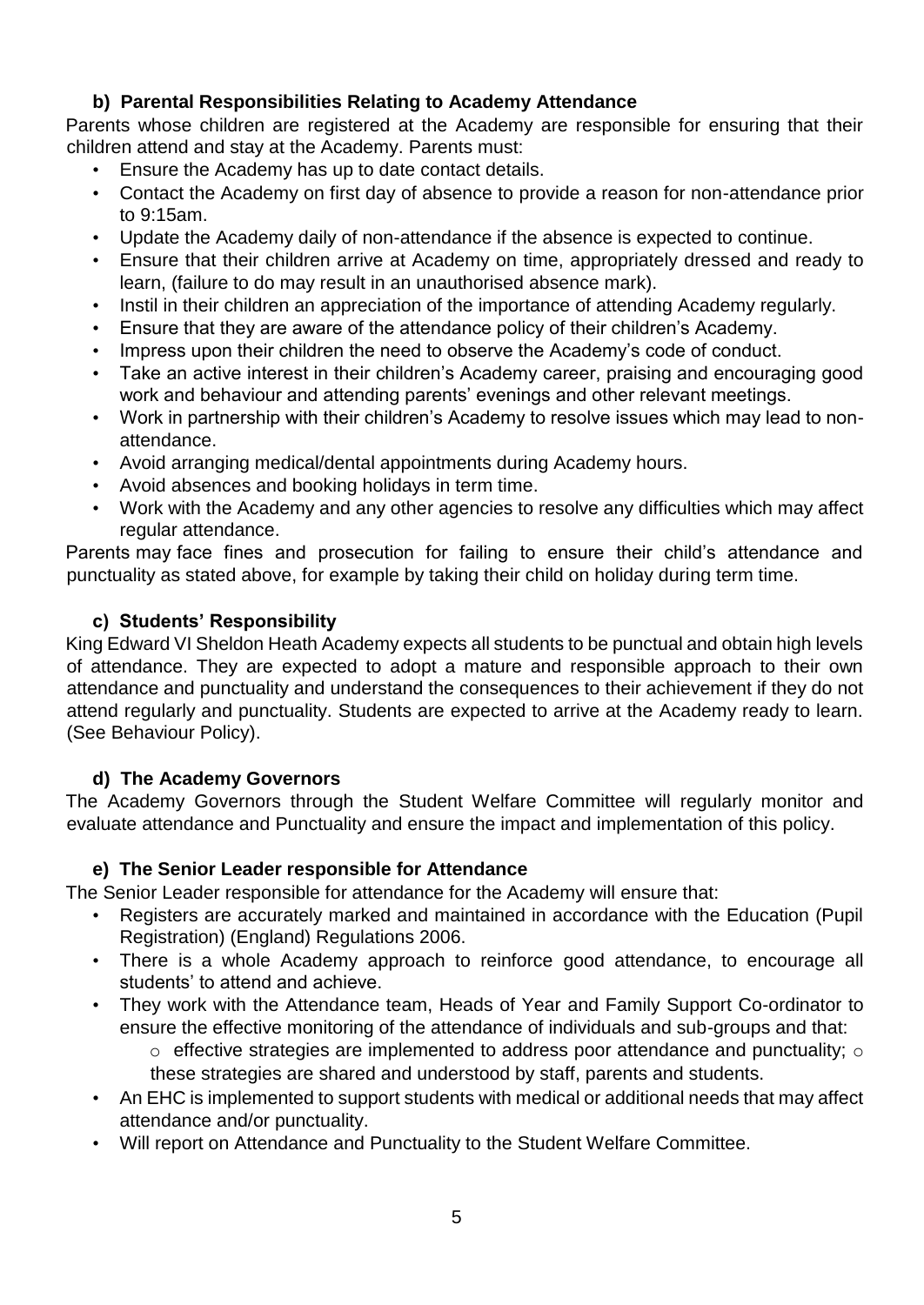- The work of Heads of Year, the pastoral team and the attendance team is effectively monitored and supported.
- All information relating to attendance and punctuality is accurate.
- On the first day of absence of a student who is on Child protection Register, vulnerable or Looked After respective agencies are notified and the student is visited at home.
- Attendance targets for each year group are reviewed/monitored and actions are implemented as required to secure attendance and punctuality.

#### **f) Pastoral Leaders**

It is the responsibility of the Heads of Year to oversee the attendance and punctuality of their students. They should ensure that they liaise closely with the attendance team and with the Senior Leader responsible for attendance to ensure that:

- Attendance in their house is effectively tracked and monitored; any patterns identified and addressed.
- They assess the impact of interventions in place to secure attendance and punctuality.
- To ensure staged interventions are applied.
- The attendance team's work to reduce persistent absence is monitored and supported.
- Systems and processes to secure attendance and punctuality are applied.

#### **g) Attendance Team**

It is the responsibility of the Academy's Attendance Team to maintain the day to day running of attendance procedures and to regularly update procedures and policies. The attendance Manager will ensure that:

- The attendance register is timely and accurate.
- Parents/carers are contacted to confirm the nature of absence when no explanation has been received.
- Attendance team staff liaise with form tutors, subject teachers, Heads of Year, parents, and other relevant members of staff and agencies on matters of attendance.
- Daily and weekly data is provided to Heads of Year and Senior Leader responsible for attendance as required.
- The profile of attendance is raised through the use of notice boards, Academy newsletter, local media, open evenings, parents' evenings and induction evenings for new students and at all other opportunities as they arise.
- All students' attendance is recorded, tracked and monitored; Absence Procedures are implemented as appropriate.
- The attendance of bespoke groups of students persistent absentees, those at risk of becoming persistent absentees, CLA, etc – is effectively tracked.
- Student referrals and information sharing with relevant colleagues and agencies is timely and appropriate.
- The relevant Head of Year and Senior Leader responsible for attendance are informed of any emerging patterns relating to attendance and punctuality at the earliest opportunity.
- The Senior Leader is notified daily of students who are absent and who are:
	- o On the Child Protection register
	- o Vulnerable o Looked After
	- o Students for whom no reason is provided for their absence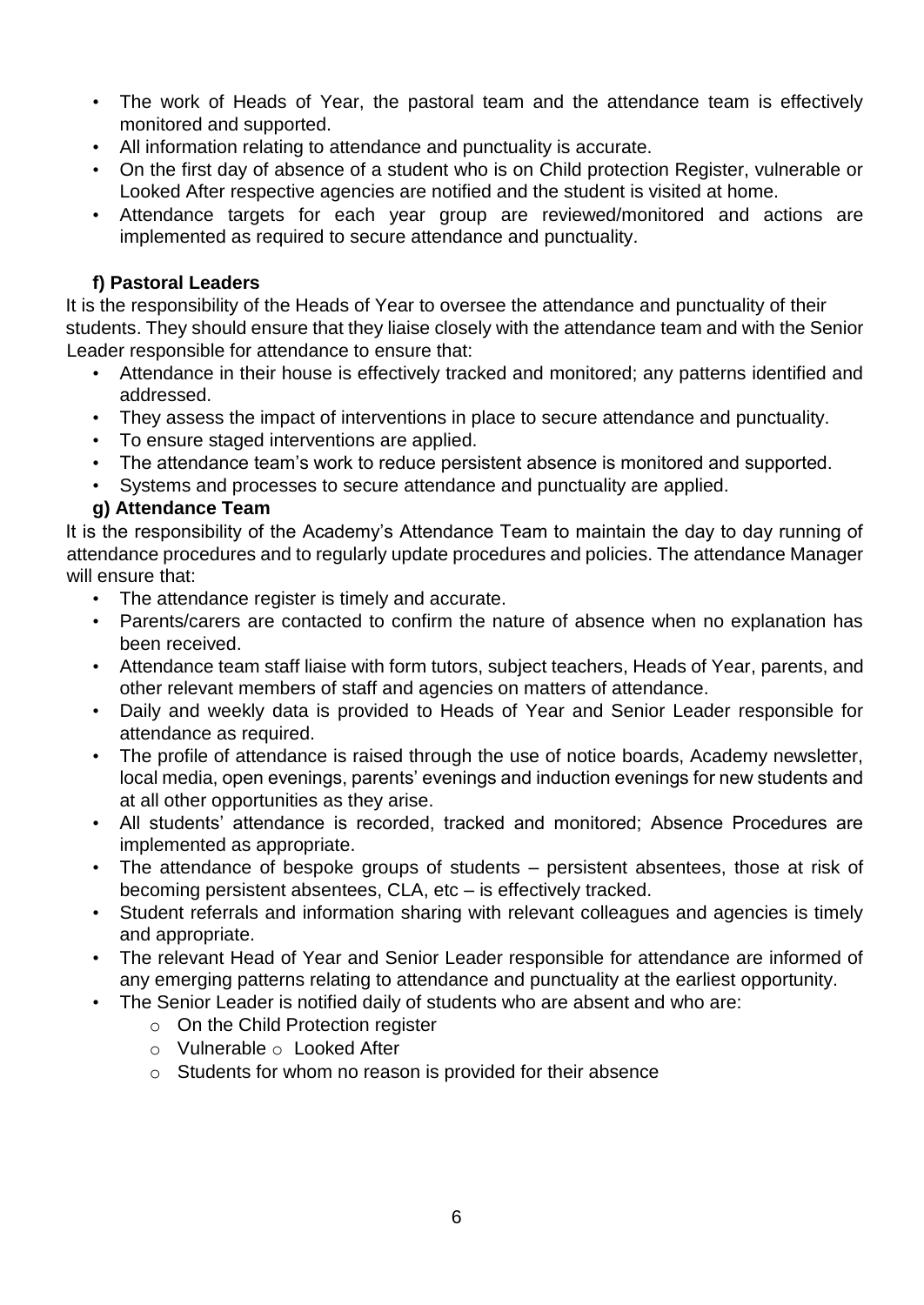## **h) Form Tutor**

KESH Academy expects all form tutors to support the regular attendance of their students by addressing any barriers that may prevent their good attendance and punctuality. It is the responsibility of all form tutors to:

- Formally take an accurate register during each tutorial.
- Use information from the Attendance and Pastoral Team to set realistic attendance targets for each member of the form group.
- Encourage good punctuality and set an example for students to follow.
- Share any absence letters and other relevant information with the Attendance Team.
- Act on the attendance data provided by the Attendance Team to monitor the attendance of their students and report any concerns to their Head of House.
- Support students who are returning to the Academy following an absence.

## **i) Faculty Leaders and Heads of Department**

It is expected that Faculty Leaders and Heads of Departments will actively promote the link between good attendance and attainment.

### **j) Teachers**

Are expected to promote good attendance and punctuality and actively promote the link between good attendance and attainment. They are expected to formally take the register, accurately and timely and report any concerns regarding attendance and punctuality to the Attendance Manager.

# **8. Monitoring**

The implementation of this policy will be monitored by the Senior Leader responsible for attendance, by the Principal and through termly reporting to the Student Welfare committee.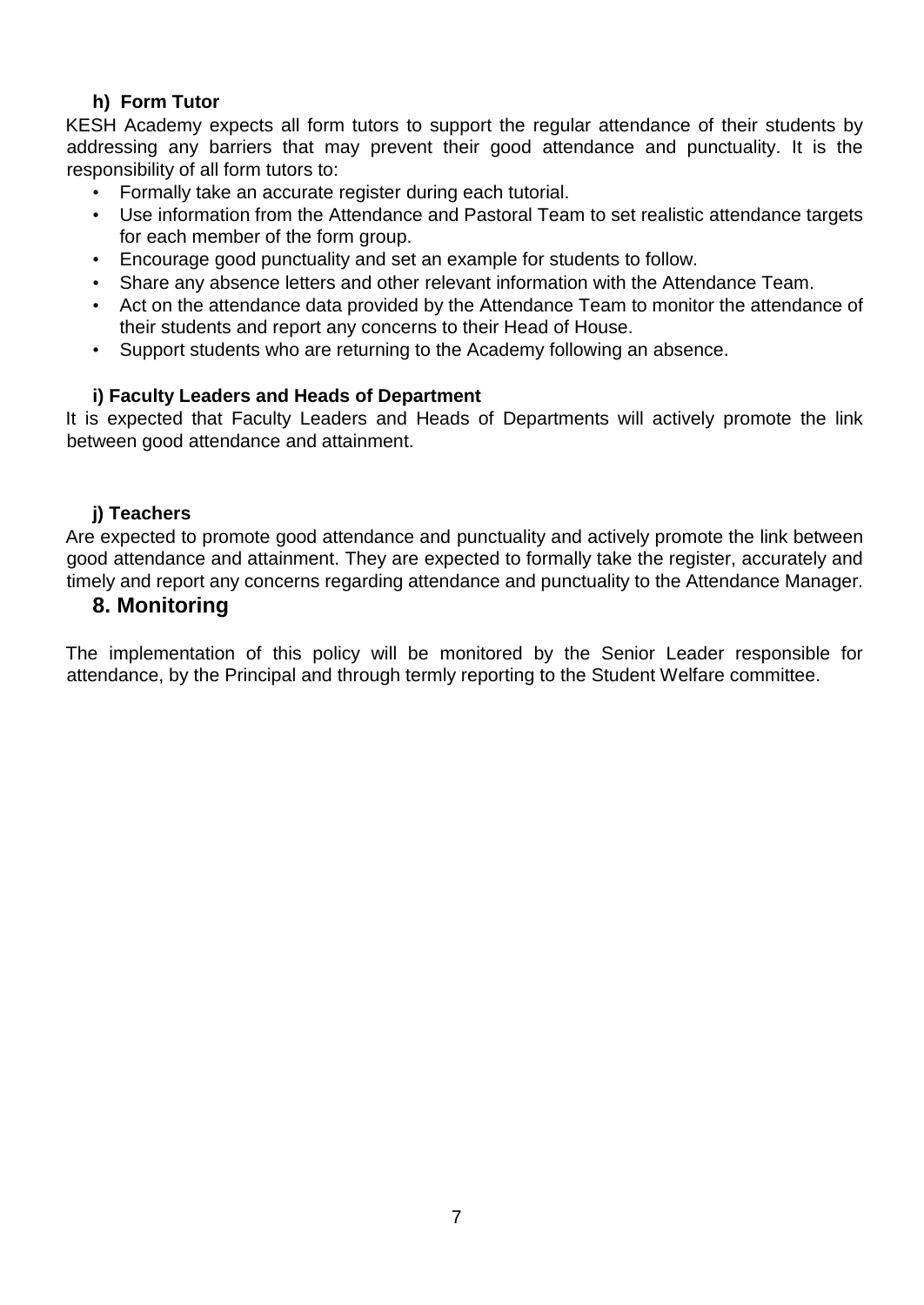# **Appendix 1: attendance codes**

| Code         | <b>Definition</b>             | <b>Scenario</b>                                                                           |
|--------------|-------------------------------|-------------------------------------------------------------------------------------------|
| I            | Present (am)                  | Pupil is present at morning registration                                                  |
|              | Present (pm)                  | Pupil is present at afternoon registration                                                |
| L            | Late arrival                  | Pupil arrives late before register has<br>closed                                          |
| B            | Off-site educational activity | off-site<br>Pupil is at a supervised<br>educational activity approved<br>by the<br>school |
| D            | Dual registered               | Pupil is attending a session at another<br>setting where they are also registered         |
| J            | Interview                     | Pupil has an interview with a prospective<br>employer/educational establishment           |
| P            | Sporting activity             | Pupil is participating in a supervised<br>sporting activity approved by the school        |
| $\mathsf{V}$ | Educational trip or visit     | Pupil is on an educational visit/trip<br>organised, or approved, by the school            |
| W            | Work experience               | Pupil is on a work experience placement                                                   |

The following codes are taken from the DfE's guidance on school attendance.

| Code                      | <b>Definition</b>           | <b>Scenario</b>                                                                        |  |  |
|---------------------------|-----------------------------|----------------------------------------------------------------------------------------|--|--|
| <b>Authorised absence</b> |                             |                                                                                        |  |  |
| C                         | Authorised leave of absence | Pupil has been granted a leave of<br>absence due<br>to<br>exceptional<br>circumstances |  |  |
| Е                         | Excluded                    | Pupil has been excluded but<br>no.<br>alternative provision has been made              |  |  |
| н                         | Authorised holiday          | Pupil has been allowed to go on holiday<br>due to exceptional circumstances            |  |  |
|                           | <b>Illness</b>              | School has been notified that a pupil will<br>be absent due to illness                 |  |  |
| м                         | Medical/dental appointment  | medical<br>dental<br>Pupil is at a<br>or<br>appointment                                |  |  |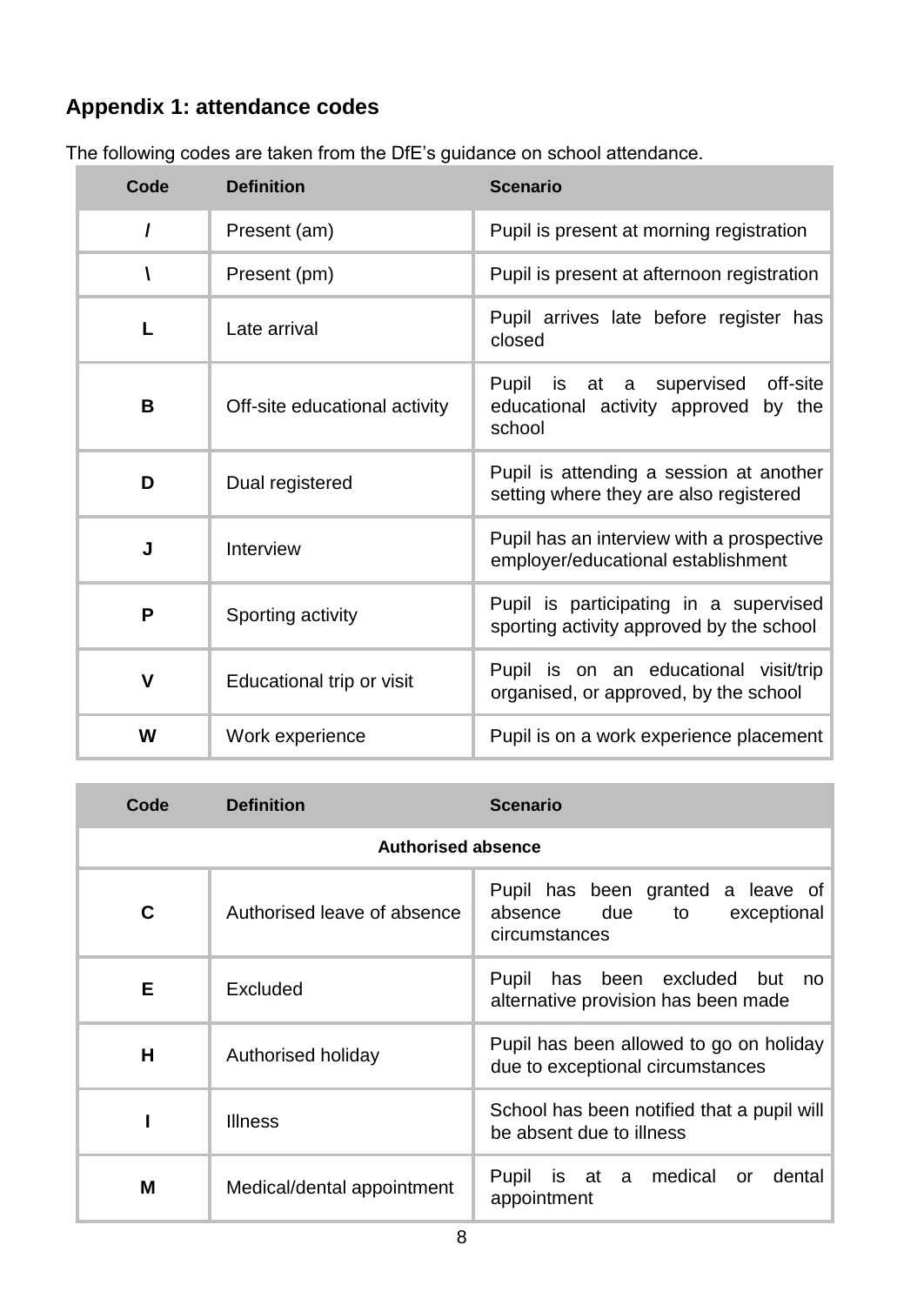| R                           | Religious observance                 | Pupil is taking part in a day of religious<br>observance                                                                                                                                                         |  |  |
|-----------------------------|--------------------------------------|------------------------------------------------------------------------------------------------------------------------------------------------------------------------------------------------------------------|--|--|
| S                           | Study leave                          | Year 11 pupil is on study leave during<br>their public examinations                                                                                                                                              |  |  |
| Т                           | Gypsy, Roma and Traveller<br>absence | Pupil from a Traveller community is<br>travelling, as agreed with the school                                                                                                                                     |  |  |
| <b>Unauthorised absence</b> |                                      |                                                                                                                                                                                                                  |  |  |
| G                           | Unauthorised holiday                 | Pupil is on a holiday that was not<br>approved by the school                                                                                                                                                     |  |  |
| N                           | Reason not provided                  | Pupil is absent for an unknown reason<br>(this code should be amended when the<br>reason emerges, or replaced with code<br>O if no reason for absence has been<br>provided after a reasonable amount of<br>time) |  |  |
| O                           | Unauthorised absence                 | School is not satisfied with reason for<br>pupil's absence                                                                                                                                                       |  |  |
| U                           | Arrival after registration           | Pupil arrived at school after the register<br>closed                                                                                                                                                             |  |  |

| Code | <b>Definition</b>                                    | <b>Scenario</b>                                                                                                              |
|------|------------------------------------------------------|------------------------------------------------------------------------------------------------------------------------------|
| X    | Not required to be in school                         | Pupil of non-compulsory school age is<br>not required to attend                                                              |
| Υ    | Unable to attend due to<br>exceptional circumstances | School site is closed, there is disruption<br>to travel as a result of a local/national<br>emergency, or pupil is in custody |
| z    | admission<br>Pupil<br>not<br>on<br>register          | Register set up but pupil has not yet<br>joined the school                                                                   |
| #    | Planned school closure                               | Whole or partial school closure due to<br>half-term/bank holiday/INSET day                                                   |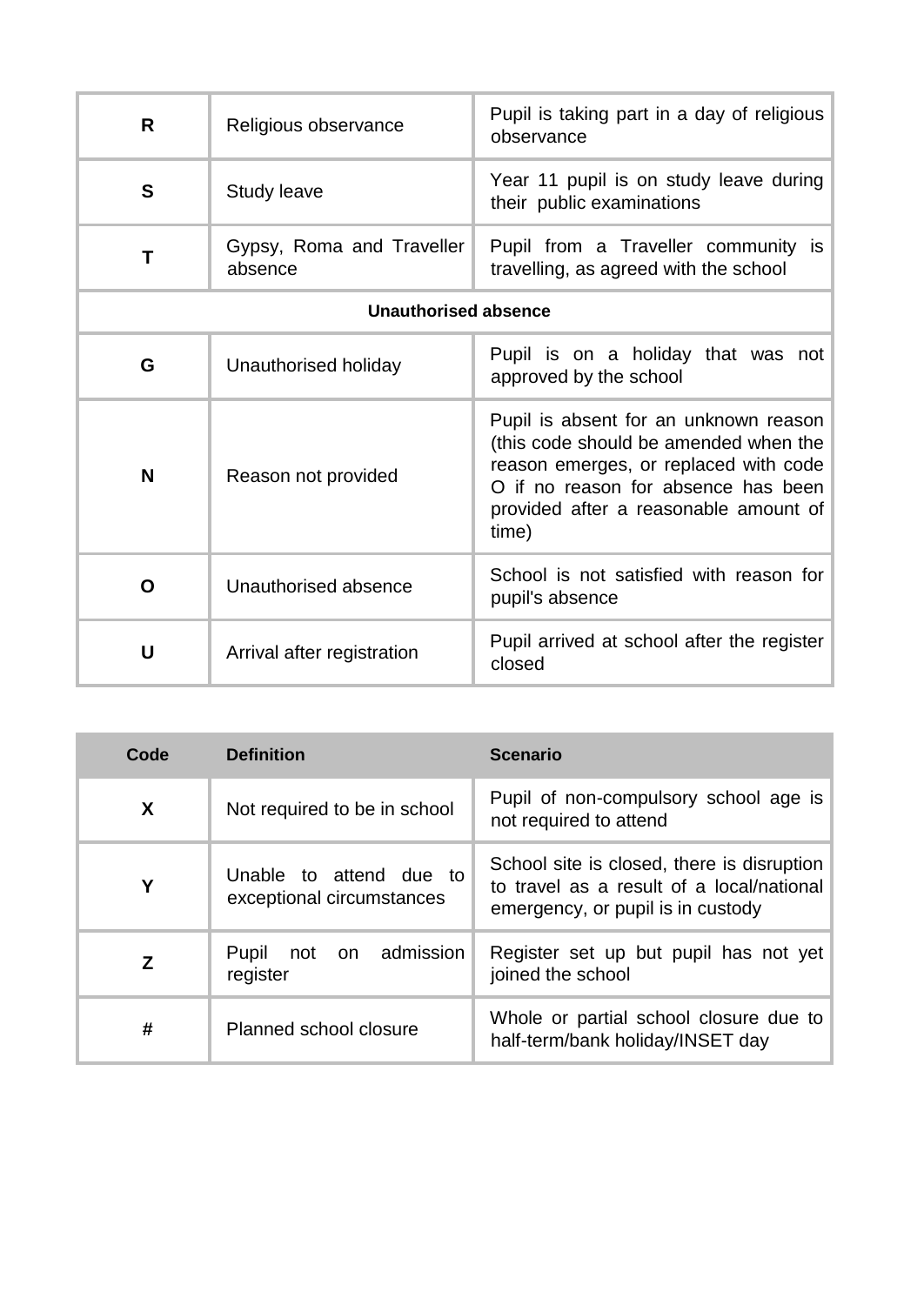# **Addendum to Attendance and Punctuality Policy in relation to coronavirus (COVID-19) from September 2020**

This addendum applies from September 2020 and will do so whilst restrictions still remain with regard to how schools manage their students as a consequence of the coronavirus (COVID-19) outbreak. It sets out changes to our normal attendance policy in light of the Department for Education's guidance on coronavirus, 'Guidance for full opening: schools' published 2nd July 2020 and should be read in conjunction with that document.

The attendance and punctuality policy will still be in operation from September 2020 and attendance will be mandatory for all students except where statutory exemptions apply, such as:

- Pupils who are unable to attend in line with public health advice because they are self-isolating and have had symptoms or a positive test result themselves; or because they are a close contact of someone who has coronavirus (COVID-19).
- If rates of the disease rise in local areas, children (or family members) from that area, and that area only, will be advised to shield during the period where rates remain high and therefore they may be temporarily absent.
- Some pupils may no longer be required to shield but will remain under the care of a specialist health professional who may need to discuss their care before returning to the Academy (usually at their next planned clinical appointment).

Where children are not able to attend the Academy school as parents are following clinical and/or public health advice, absence will not be penalised. In this case KESH Academy will offer them access to remote education and monitor their engagement with this activity.

It remains the case that during this period the following rules on attendance to KESH Academy will apply, including:

- parents' duty to ensure that their child attends regularly at KESH Academy where the child is a registered with us and they are of compulsory school age;
- KESH Academy's responsibility to record attendance and follow up absence